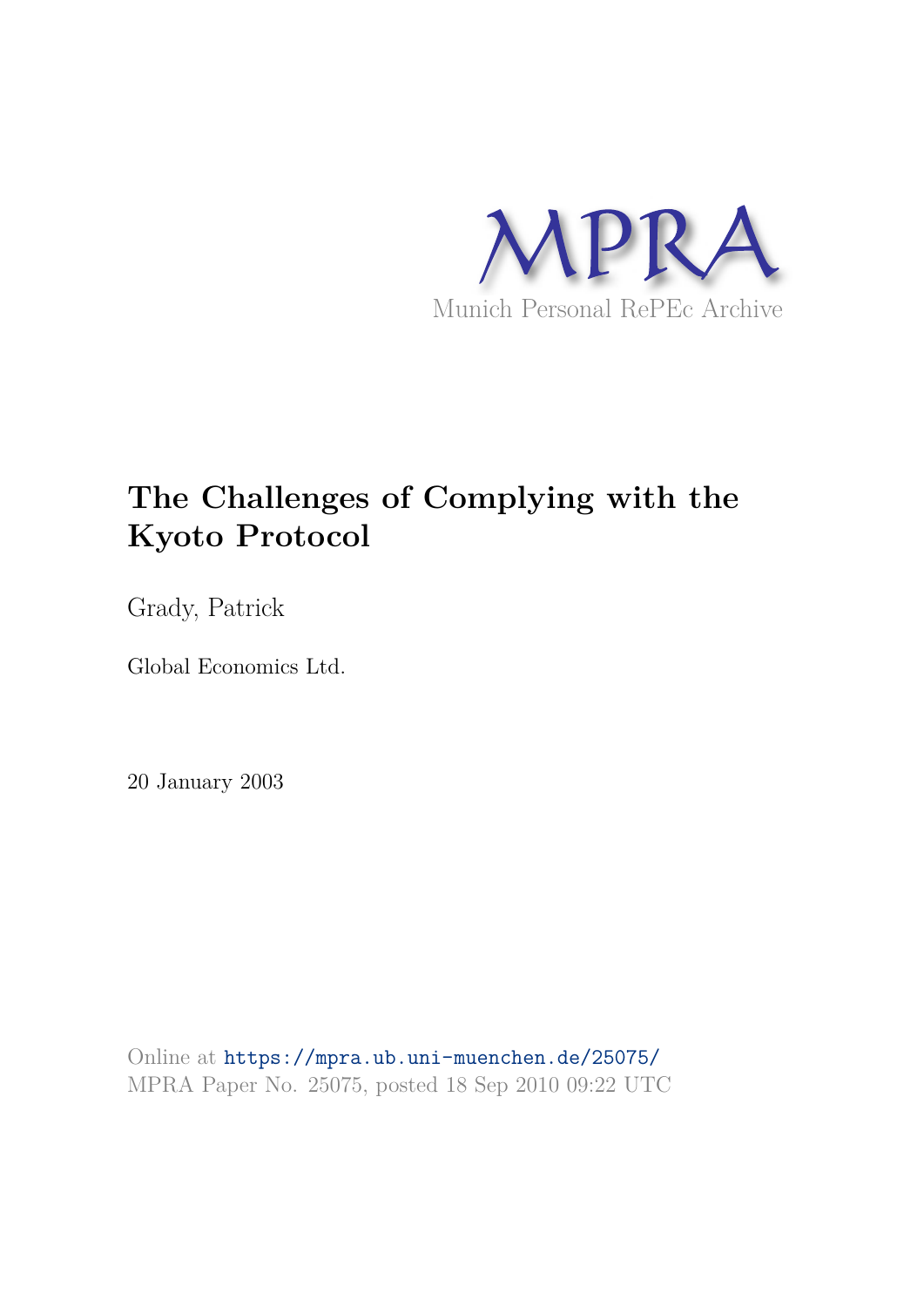# **Global Economics Ltd.**

# **The Challenges of Complying with the Kyoto Protocol**

By **Patrick Grady**

Global Economics Policy Paper 2003-1

January 20, 2003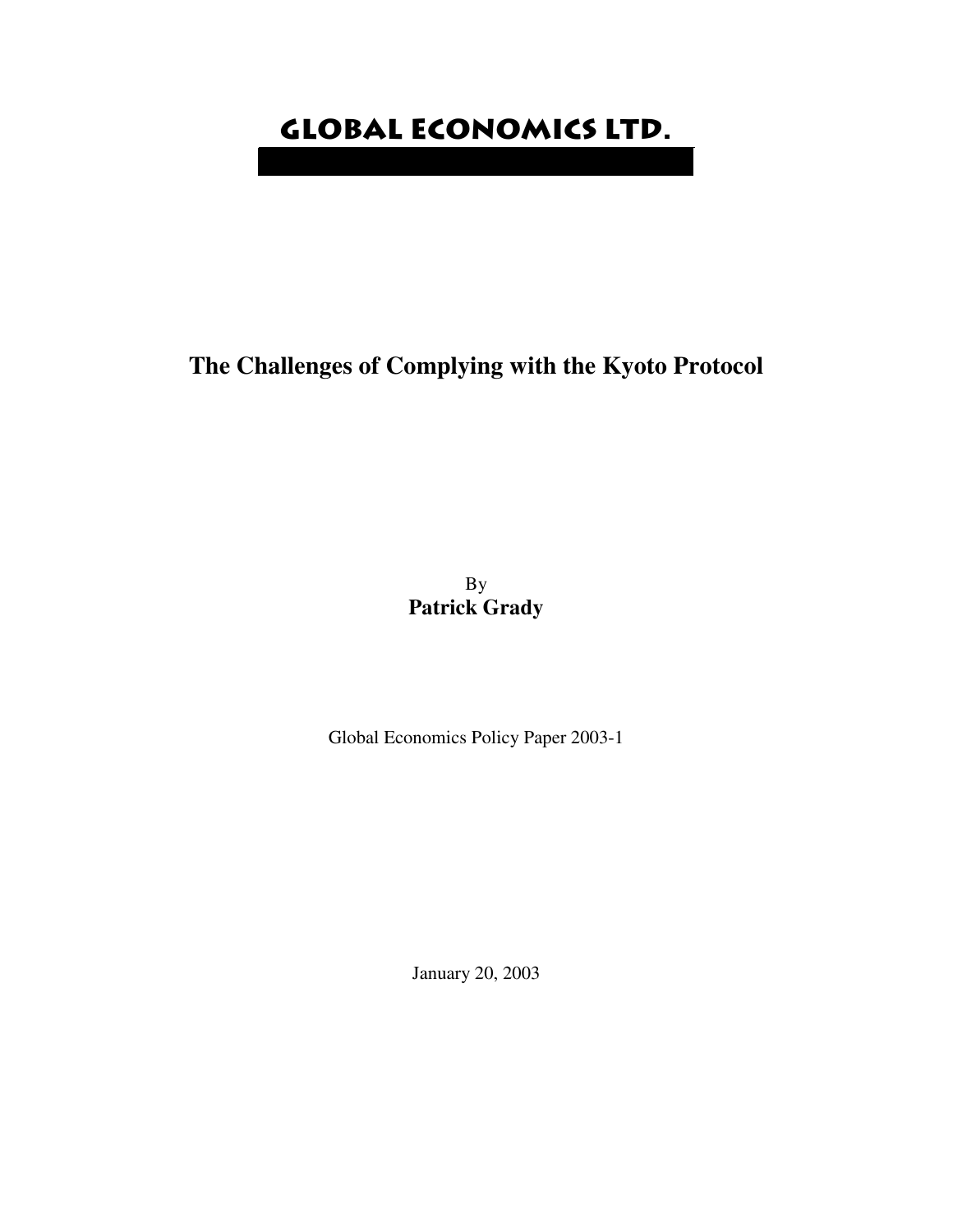In the period leading up to the ratification of the Kyoto Protocol on December 16, 2002, Canadians were swamped with paper on the Kyoto Protocol from the Federal Government, and the Alberta Government, as well as from private groups like the Alliance of Canadian Manufacturers and Exporters (2002), and the Pembina Institute (Boustie et al., 2002). If that were not enough, there was the public affairs advertising from supporters and opponents of Kyoto on television every night. This all provoked my interest in trying to understand the implications of Kyoto for the Canadian economy.

When I started my research, I would have classified myself as a supporter of Kyoto, although not a very informed one. But the more I read, the more my doubts grew about whether it was really wise for Canada to ratify the Protocol at this time and in exactly the form that was being proposed by the Government.

At the outset, let me make it clear that I am not a climate change sceptic (i.e. McKitrick and Wiggle, 2002). I agree that there is plenty of evidence that climate change is a problem and that anthropogenic Greenhouse Gas (GHG) emissions are a contributing factor. I also agree that Kyoto is only the first step on a long journey to deal with what is admittedly a serious global problem. Moreover, it is the only game in town and it is important that Canada participate in it, even if only through its membership in the UN Framework Convention on Climate Change behind the Kyoto Protocol. But regrettably it is also important to recognize that without the United States and developing countries in the Protocol, there is no guarantee that meeting all the targets will have an appreciable impact on global warming.

My difficulties with Kyoto begin when I start to think about what exactly the Canadian Government has committed itself to by signing on. Let me list a few of the most important problems.

## **The 240 Megatonne Target is Very Ambitious**

The 240 megatonne reduction target for the first commitment period (2008-2012), which is 6 per cent below 1990 levels, is extremely ambitious for an energy-producing country like Canada. In fact, it would put Canada in the anomalous position of being the only major energy-producing country in the world that is required to reduce its GHG emissions below 1990 levels. The United States is not going to accede to the Protocol. The energy-producing members of the European Union (EU) will be able to take advantage of a scheme under the Protocol called a "bubble" which will enable them to redistribute their 8-per-cent reduction target among themselves. Norway, an energyproducing country that is not a member of the EU, has a target that allows for a 1-percent increase over 1990 levels. Australia, which has already announced its intention not to accede, would have had a target of an 8-per-cent increase.

The target reduction for Canada is particularly problematic given the objective of increasing exports of oil from exploitation of oil sands, which is a very GHG-intensive emission process.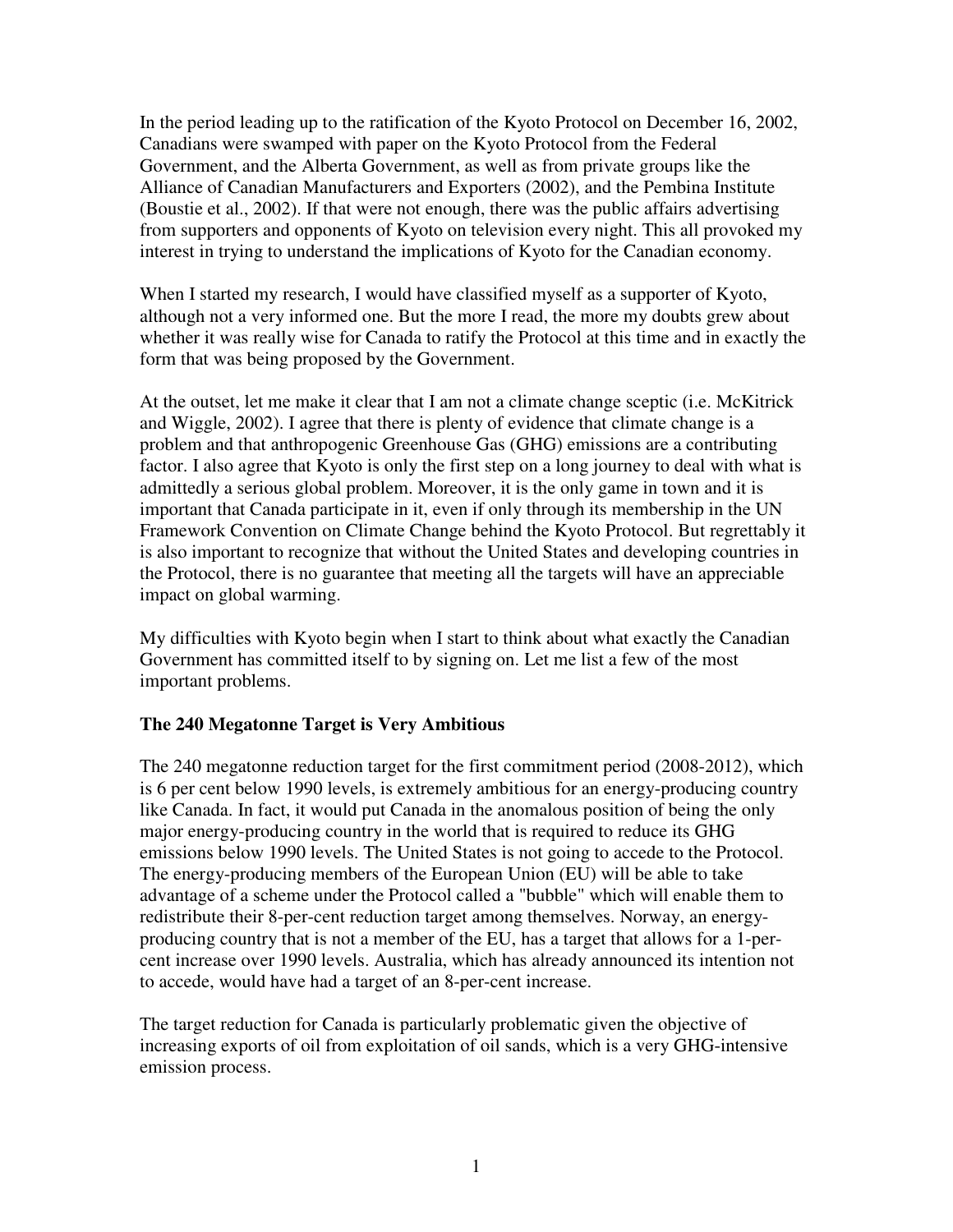The Government is counting on actions already taken in *Action Plan 2000* (Canada, 2003c) and *Budget 2001* (Canada, 2000) to produce 80 megatonnes of the reductions. But here we are already in 2003 and the gap between the target and actual emission levels is still growing in spite of these measures. The Assessment prepared by the Analysis and Modeling Group for the Federal Provincial Committees of Energy and Environmental Minister estimated a required reduction of only 199 megatonnes in November 2000. Two years later in spite of measures taken the gap has grown to 240 megatonnes. The gap had also increased by 40 megatonnes between 1997 and 2000. All this makes you wonder if the Canadian Government really has a very good handle on the factors driving the growth of GHG emissions in Canada. The results of the government's proposed assessment of the effectiveness of the measures, which it promises to initiate in the coming months, will hopefully shed some light on this issue. But in the meantime, we certainly cannot have much confidence are we that we can meet the targets using the instruments that we have at our disposal?

In *Climate Change Plan for Canada* (Canada, 2002b) which was released November 21, 2002, the Government is still hoping to get up to 70 megatonnes of credit for cleaner energy exports to help meet the remaining 60 megatonne gap. Other countries have been resistant to this request. This is not surprising considering that Canada is already exporting the clean energy to the United States, a country that has not signed on to Kyoto. It is hard to see how such exports are contributing to an overall reduction in GHG emissions by signatories of the Kyoto Protocol or even to global emissions reductions unless the exports are in excess of the base level.

## **The Estimated Impact on the Economy is Huge**

A wide range of estimates from 0 to 3 per cent of GDP have been presented for the cost of meeting the reduction target by the Analysis and Modeling Group in its "Assessment of the Economic and Environmental Impacts of the Kyoto Protocol" (Canada, 2000) and this for a 199 megatonne reduction target. This would be a cost of as high as \$40 billion per year.

Even the analysis of the Reference Policy Package (RPP) presented in the government's most recent paper, *Climate Change Plan for Canada* (Canada, 2002b), estimates that the accord could have as large of an impact as 1.1 per cent of GDP and 190,000 jobs. While smaller than some of the earlier estimates, this is still pretty large, considering that the RPP only includes 170-180 megatonnes of GHG emission reductions and makes no assumption about how the balance of 60-70 megatonnes of reductions is to be achieved.

Note that I have cited the results of the case for low \$10 carbon price and tax financing rather than government financing. This is because the government financing case does not provide a fair estimate of the impact of Kyoto. It is not appropriate to count the expansionary impact on the economy of the deficit-financed spending associated with Kyoto. Any deficit-financed government spending would have a similar effect on the economy. If the government does not spend the money on complying with Kyoto, it will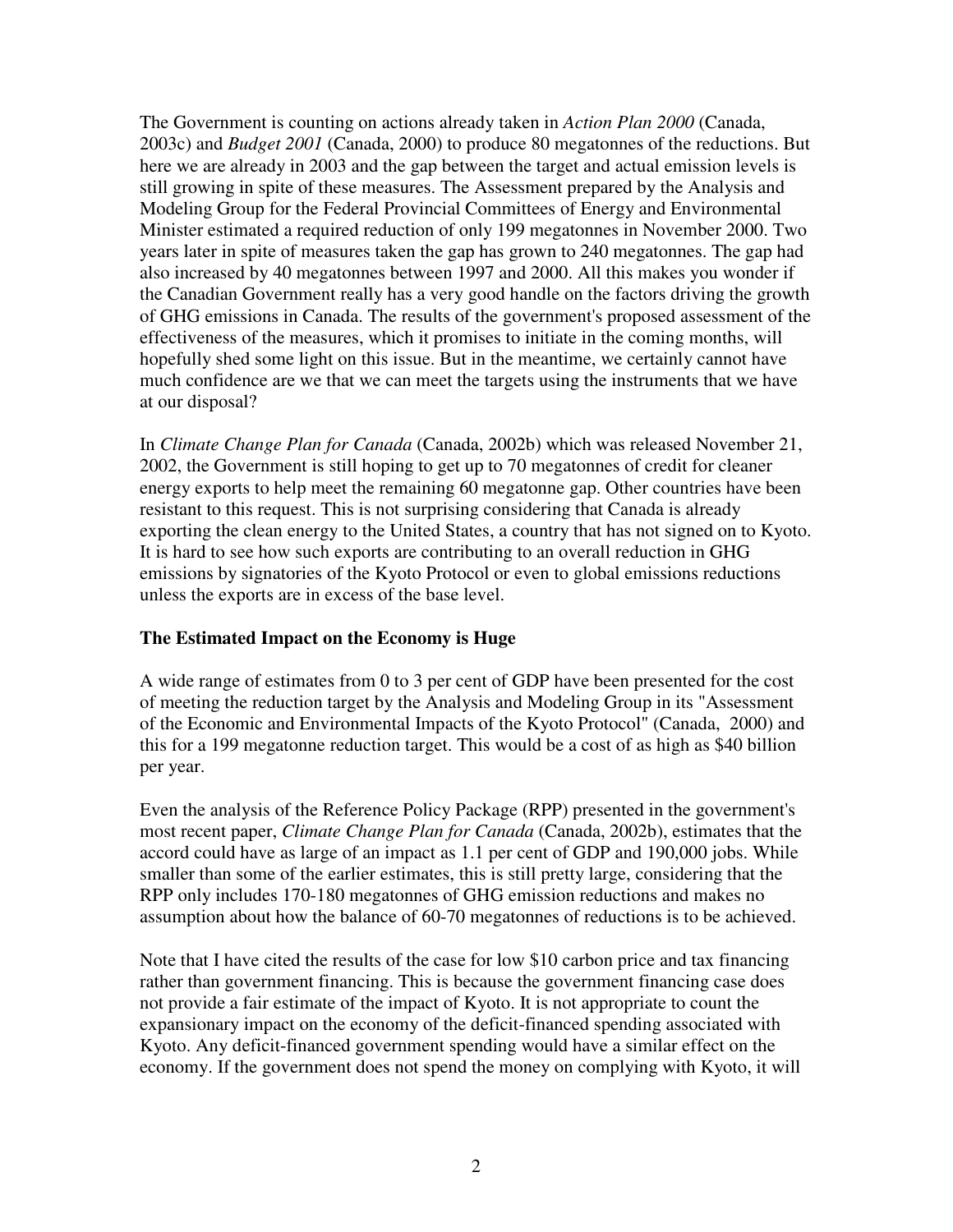use it to pay for other spending initiatives or to cut taxes, which will have an equal or greater expansionary effect on the economy than the Kyoto spending.

Another observation about the government's macroeconomic analysis of Kyoto is that its summary Chart 2 presenting the impact of Kyoto has wrong numbers for the impact on GDP for the tax financed case.

Even though there are not any other Canadian studies, the Australian modelling group ABARE (Jakeman et al., 2001) estimated that the impact in Canada could be more than double that in Australia, more than four times that in the EU, and 10 times that in Japan. This provides an indication of the challenge Canada faces relative to other countries.

The up-to-3-per-cent estimated impact in Canada is not small in relation to the 18 per cent growth expected in the Canadian economy between 2002 and 2010. This is especially true when it is remembered that it will be in income per capita, and thus significantly increase the already large 15-per-cent gap with the United States.

To put this all in perspective, it's useful to recall that most of the empirical studies of the impact of the Canada-US Free Trade Agreement cited by the Department of Finance mostly ranged from 1 to 3 per cent of GDP (Canada, Department of Finance, 1988). In other words, the Kyoto Protocol is estimated to have as large a negative impact on the Canadian economy as the estimated positive impact of Free Trade.

Recognizing this striking fact, the government's use of only one model - TIM - to carry out its analysis contrasts sharply with the macroeconomic analysis carried out at the time of the free trade agreement when large numbers of estimates of the macroeconomic impact were prepared by many different modeling groups. If the impact is the same order of magnitude, wouldn't it make sense to subject Kyoto to the same analytical scrutiny as free trade? Aren't the Department of Finance and the Bank of Canada supposed to be the experts on the macroeconomic impacts of government policies? Why have they not produced any analysis of Kyoto?

It also goes without saying that the estimates from these models are speculative and do not have a high degree of reliability. But lest we take too much comfort from this we should remember that there is also no guaranty that the models, unreliable as they may be, will necessarily underestimate the impact.

#### **The United States Will not be in Kyoto**

Last year's announcement by the Bush Administration that the United States would not be participating in the Kyoto Protocol has wide-ranging implications for Canada that have not been thoroughly explored. To have the Kyoto Protocol apply to only one part of a highly integrated North American economy raises all kinds of problems. That Mexico will not be covered causes much less difficulty given Canada's relatively weaker trade links with Mexico.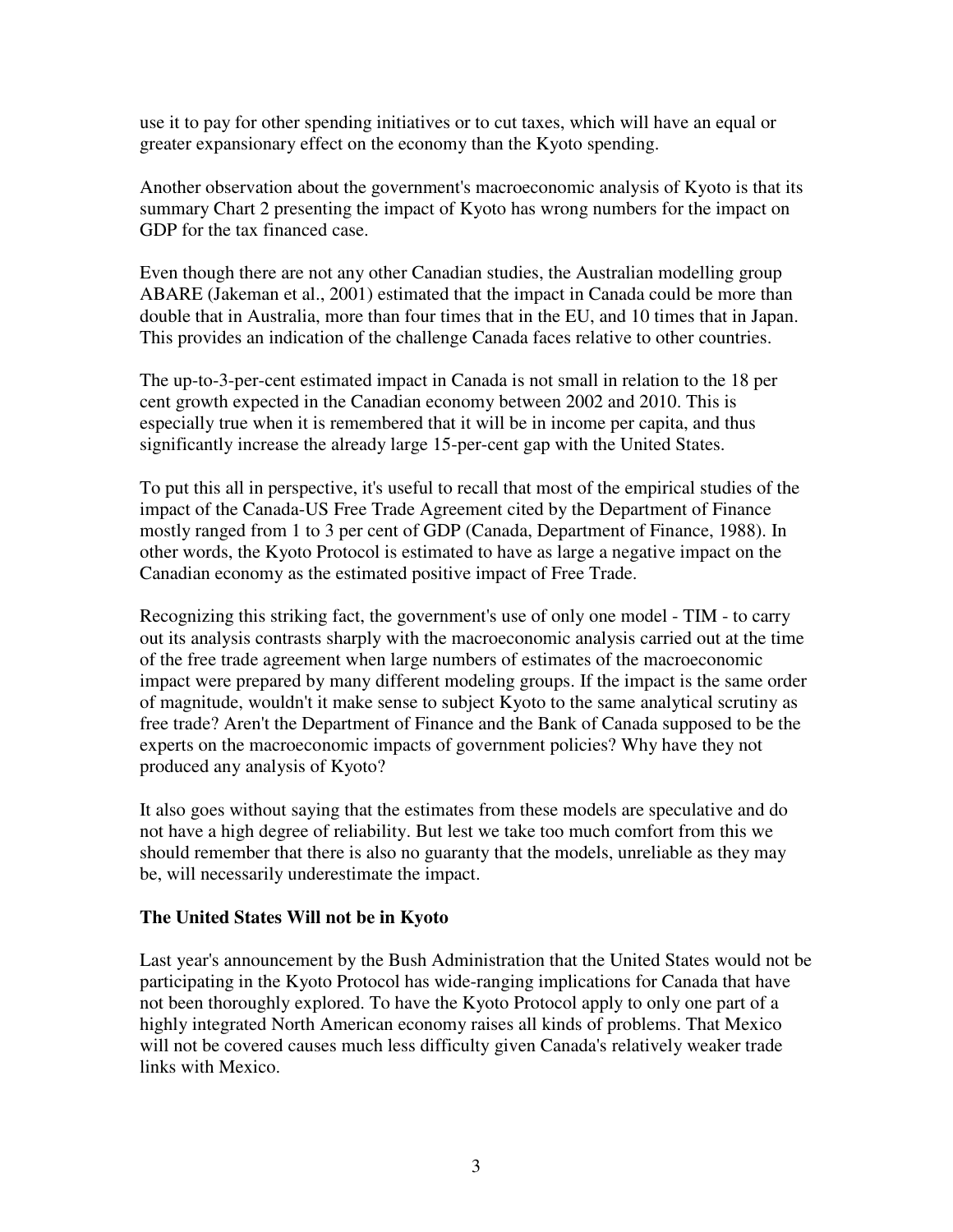Unfortunately, the Government has not yet produced one single study examining the impact of a go-it alone strategy on the competitiveness of Canadian industry. With free trade with the United States, there is a real threat that in the short run Canadian production bearing the costs of reduced GHC emissions would be displaced by US production, either through reduced exports or increased imports. Evidently, this is what the government thinks will happen with gasoline "where refiners, faced with higher costs, [will] choose to supply more of the market through imports," thus preventing gasoline prices from going up." (Canada, 2002b, p.64).

There can be no doubt that Kyoto will undermine the competitiveness of Canadian industry in the short run. The only question is how much? In the longer run, of course, the exchange rate would depreciate bringing Canadian costs on average back into line, but GHG-emission-intensive industries would still be left with higher costs.

Recognizing the adverse impact of Kyoto on competitiveness, the Government has already exempted the motor vehicle industry from the emission reduction targets to be imposed on large emitters. The Government has also provided guaranties that the cost of carbon credits to offset emissions will be capped at \$15 per tonne of carbon dioxide. While this may limit the adverse effect on competitiveness of reducing emissions for big emitters like oil sand plants, it just passes the potential cost on to Canadian taxpayers if the costs of international emission permits rise to the top end of the Government's \$10 to \$50 per megatonne range. Increased taxation can also undermine Canada's international competitiveness.

Canadian industry clearly recognizes the threat to its competitiveness position from Kyoto. That is why all the trade association such as the Alliance of Manufacturers and Exporters, the Chamber of Commerce, and the Canadian Association of Petroleum Producers have been protesting so vociferously. They have genuine concerns that need to be addressed and that haven't been yet.

#### **Time is Short**

The beginning of the 2008-2012 commitment period is only five years away. It will take some time to reduce GHG emissions. Some of the biggest savings will require the development of new technologies and their implementation. The full support of provincial governments and the business community will be required. Given the amount of grumbling that is still being heard, this has not yet been secured.

The fact that the Canadian Government has not come forward with a specific detailed plan yet (and I certainly do not consider *Climate Change Plan for Canada* (Canada, 2002b) to be such a plan) makes the attainment of the target all the more problematic. The Prime Minister himself was quoted in the *Globe and Mail* on September 25 as saying that we have ten years to develop a plan to 2012 (Chase and Mahoney, 2002). That does not inspire much confidence that the Government is on top of the situation and will be able to meet the targets without imposing burdensome costs on the Canadian economy.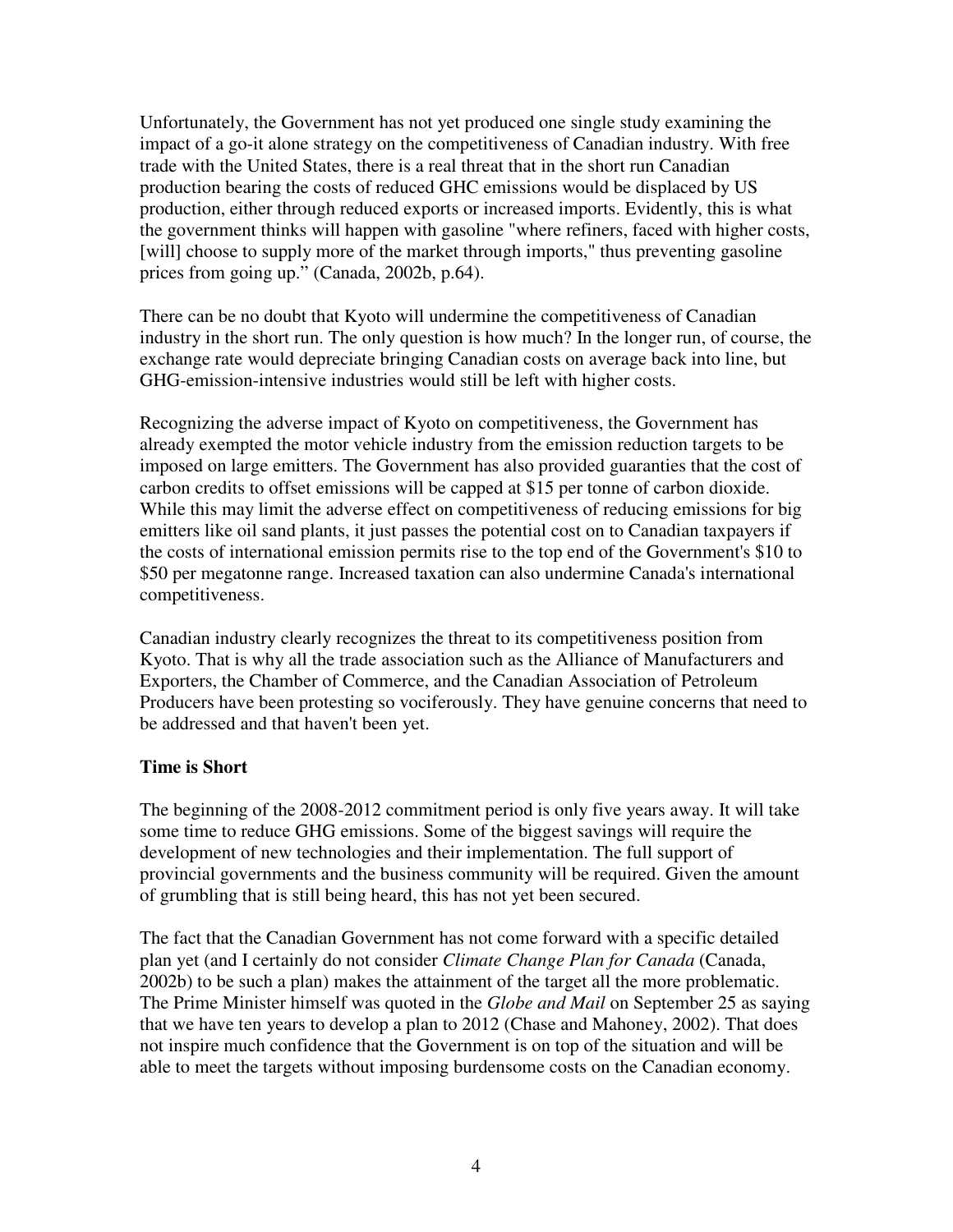## **Constitutional Issues**

Many of the instruments required to meet the targets are in provincial jurisdiction. Their full cooperation will thus be necessary. If a province such as Alberta were to dig in its heels, the confrontation could be very nasty like during the time of the National Energy Policy and jeopardize the ability of Canada to meet its agreed upon target. It may even be necessary to make a reference to the Supreme Court as was done for the Anti-Inflation Act to clarify the Federal Government's authority. What if the Federal Government were to lose?

# **There Are Major Uncertainties about Cost**

There are three major risks that could make meeting the Kyoto targets more expensive than expected:

- The gap could be larger if economy grows faster or more GHG than expected per unit of GDP are produced;
- Current and proposed measures to reduce GHG might not work as well as expected;
- The international price of carbon permits could be greater than expected (the range is \$10 to \$50 per tonne range and the expectation is at the low end of the range).

If Canada were unsuccessful at meeting its targets through domestic measures, it would have to buy permits, which could be very costly. Under Option 4, which is presented in the Government's *Discussion Paper on Canada's Contribution to Addressing Climate Change* (Canada, 2002a, p.34), Canada would purchase international permits covering 41 megatonnes of emission or 111 megatonnes of emission if the clean energy exports aren't counted. This could cost anywhere from \$410 million per year to \$5.55 billion per year. In *Climate Change Plan for Canada* (Canada, 2002b), the Government proposed to buy international permits only covering 12 megatonnes, which would result in a much lower cost.

Needless to say, the Canadian public wouldn't be very happy to have to pay any large sums at all to the Russian Federation or other state with surplus emission reductions to sell, particularly if such surpluses result from post-1990 declines in economic activity and not from genuine reductions in emissions.

# **The Kyoto Protocol Could Preclude Other Major Initiatives**

The costs of the measures required to encourage GHG emission reductions and expenditures on emission permits as well as the reduced revenues from lower levels of economic activity is potentially so large that it could severely erode the Government's future fiscal dividends. The Government would consequently find itself in a position where it could not afford other major spending or tax initiatives, and might even have to cut spending or raise taxes.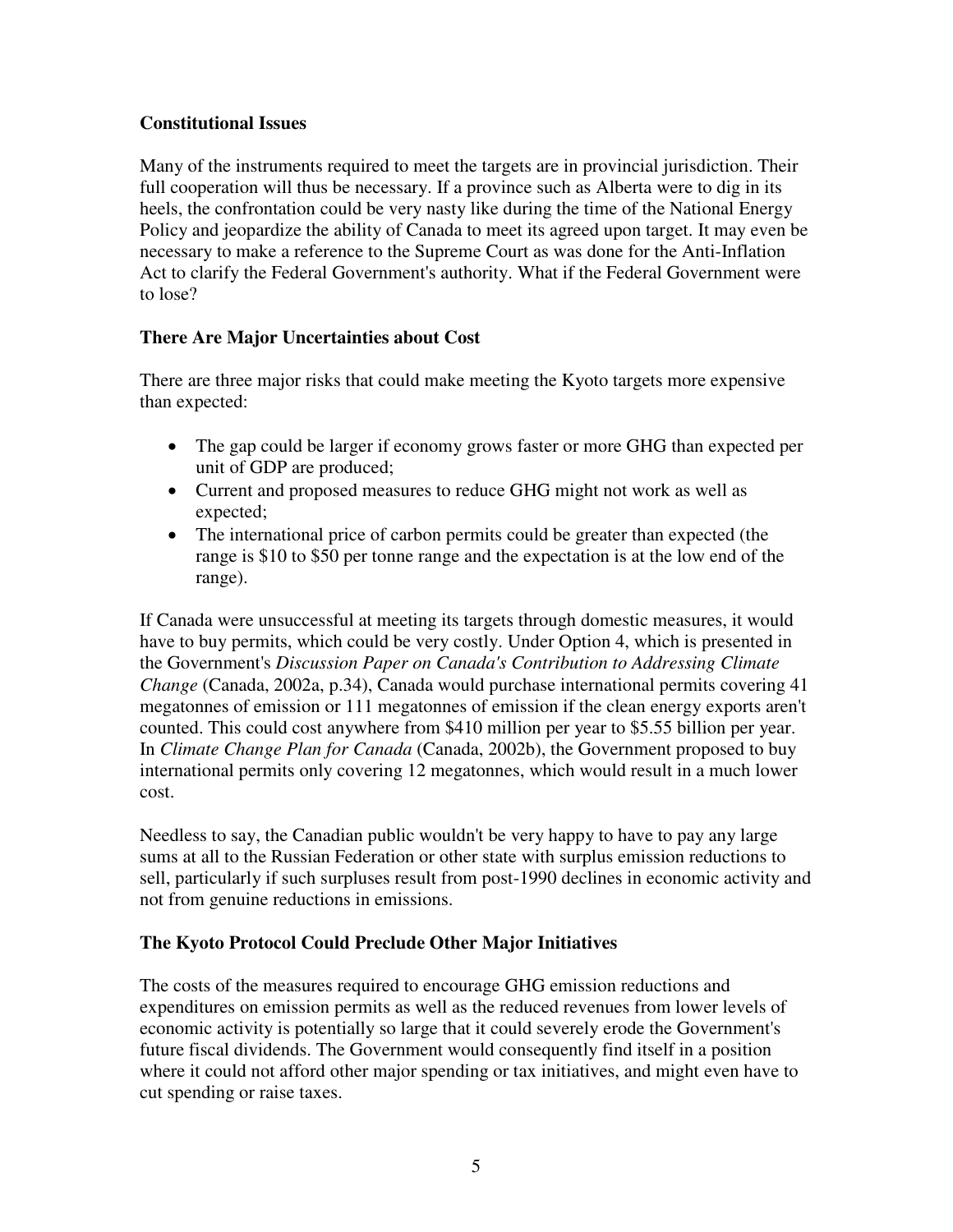#### **An Escape Hatch**

The Canadian Government has clearly boxed itself into a corner over Kyoto. It should have never committed itself to a 6-per-cent reduction just to match the United States. Now that the US has pulled out, it has left us out on a limb. It is also probably too late to get credit in this commitment round for the exports of clean energy, even ignoring the illogic of such a claim.

Now that we have signed on to Kyoto and are moving into the implementation phase, there is a high probability that we will have to face many of the problems raised above. There will be more acrimonious federal provincial wrangling, and continued opposition from the business community. The high cost of compliance will likely drain the resources available for other initiatives. Canadian competitiveness will be undermined relative to the United States and the relative decline in our living standards would continue.

If worst comes to worst, however, it need not be a total disaster. Fortunately, there is an escape mechanism that can still save us from incurring pointless and excessive costs. It is to withdraw from the Kyoto Protocol under Article 25, which allows withdrawal with one years notice (United Nations, 1992, p. 30). This would presumably allow us to avoid having to pay the large penalties from failing to meet targets. My advice to the government, consequently, would be that it ought to carry out a full-fledged review of Kyoto by mid 2006. If it still looks by then that we are going to substantially exceed the target and that the cost of international permits is too high, Canada should give the required notice of its intention to withdraw.

While many countries would not view withdrawal as a very constructive way for a responsible member of the international community to behave, many others would recognize it as a necessary step given our high level of economic integration with the United States and the constraints that Canada faces as a NAFTA member. In particular, EU members should appreciate that something as important as GHG emission reduction policy requires a joint approach since their own ratification of Kyoto was a joint decision involving a joint strategy of implementation.

Even if Canada is eventually forced by circumstances to withdraw from Kyoto, that should not be an excuse for Canada to do nothing. It should continue to follow a "Made-In-Canada" Approach to the reduction of emissions of GHG, which would still seek to reach Kyoto targets, although perhaps over a longer period of time. The actual approach would have to be prepared in cooperation with the provinces and the business community. A real solid plan for implementation would still have to be developed.

Canada could also undertake to work with the United States and Mexico to develop a common North American Approach under NAFTA. The objective of this would be to prepare NAFTA to join Kyoto, perhaps for the next commitment period, and perhaps only if a greener (Democratic?) Administration were to be elected in the United States.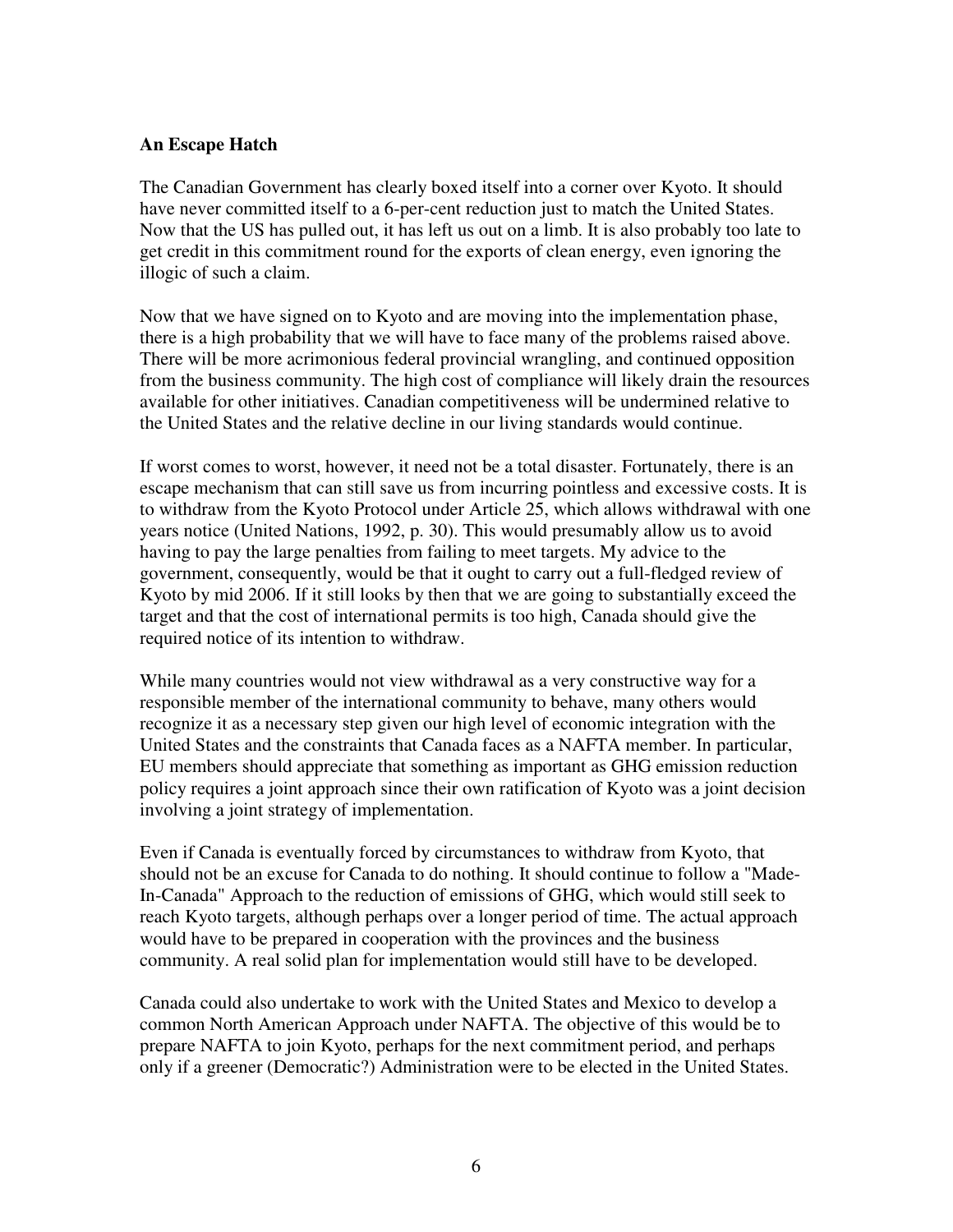Finally, and importantly, Canada could continue to play an active role under the United Nations Framework Convention on Climate Change, complying with all the measurement and reporting requirements. So even if Canada were to withdraw from Kyoto, we could still retain our place at the international table addressing the important issue of climate change - only a small consolation perhaps, but a consolation nevertheless.